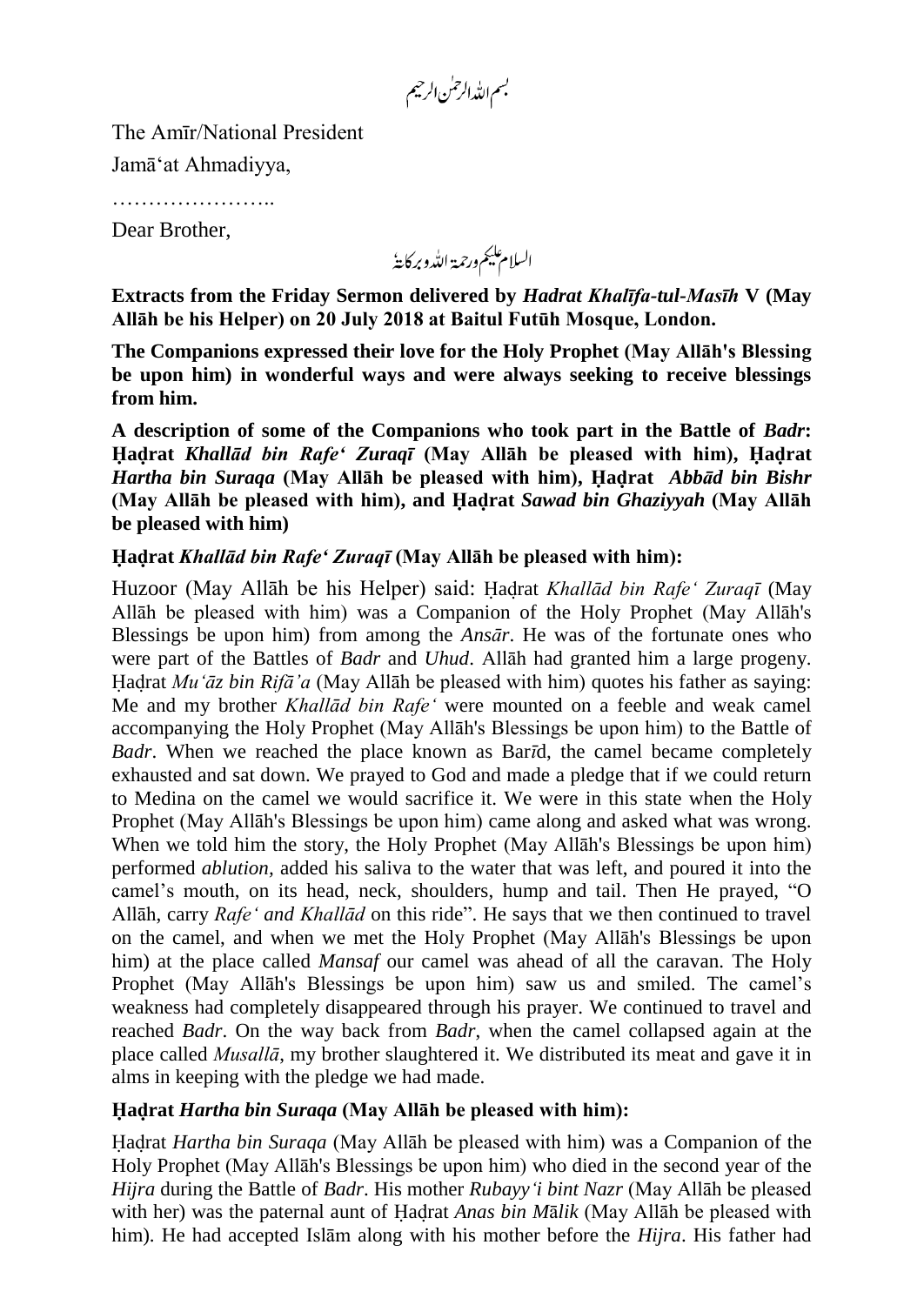passed away previously. The Holy Prophet (May Allāh's Blessings be upon him) had established brotherhood between Hadrat *Hartha bin Suraqa* (May Allāh be pleased with him) and Hadrat *Sāib bin Uthman bin Maz'un* (May Allāh be pleased with him). *Abu Naeem* relates that Hadrat *Hartha bin Suraqa* (May Allāh be pleased with him) took great care of his mother, so much so that the Holy Prophet (May Allāh's Blessings be upon him) said that when I the entered paradise I saw *Hartha* therein. He was martyred on the day of *Badr* by *Habbān bin 'Areqah* who hit him with an arrow while he was drinking from a pond. The arrow hit Hadrat *Hartha* (May Allāh be pleased with him) on the neck resulting in his martyrdom. Hadrat Anas (May Allāh be pleased with him) relates that the Holy Prophet (May Allāh's Blessings be upon him) was walking when he came along a young man and asked him, "O *Hartha*, in what state did you wake up this morning?" He said, " I woke up with true and firm belief in God this morning." The Holy Prophet (May Allāh's Blessings be upon him) said, "What are you saying, there has to be a truth to everything." The young man said, "O Prophet (May Allāh's Blessings be upon him) of Allāh, my heart has grown cold to the world. I stay up all the night and remain thirsty during the day (meaning that he prayed at night and kept fast during the day), and it is as if I can behold the Divine Throne with my physical eyes. As if I can see the dwellers of the paradise who are meeting each other, and I can see the dwellers of hell who are making a lot of noise therein." The Holy Prophet (May Allāh's Blessings be upon him) said, "Remain steadfast upon this, for you are a man whose heart has been illumined with faith by God." He said, "O Prophet (May Allāh's Blessings be upon him) of Allāh, pray for my martyrdom." The Holy Prophet (May Allāh's Blessings be upon him) did so, and on the day of *Badr* when the horsemen were called out he was the first to come out and the first horseman to be martyred. It is said that he was the first among the *Ansār* to be martyred at *Badr.*

## **Hadrat** *Abbād bin Bishr* **(May Allāh be pleased with him):**

Hadrat *Abbād bin Bishr* (May Allāh be pleased with him) is another Companion of the Holy Prophet (May Allāh's Blessings be upon him). He was known by the *kuniyah* of *Abu Bishr* and *Abu Rabī'*. He hailed from Banu *Abdul Ashhal* tribe and had only one daughter who had died. He pledged *bai'at* in Medina at the hand of Hadrat *Mus'ab bin Umair* (May Allāh be pleased with him) ahead of Hadrat *Sa'd bin Mu'āz* (May Allāh be pleased with him) and Hadrat *Usaid bin Huzair* (May Allāh be pleased with him). The Holy Prophet (May Allāh's Blessings be upon him) established brotherhood between Hadrat *Abbād bin Bishr* (May Allāh be pleased with him) and *Abu Huzaifa bin 'Utbah* (May Allah be pleased with him). Hadrat *Abbād bin Bishr* (May Allāh be pleased with him) accompanied the Holy Prophet (May Allāh's Blessings be upon him) in all the battles, including *Badr, Uhud* and *Khandaq*. The Holy Prophet (May Allāh's Blessings be upon him) assigned to him the task of managing the bounty of war during the battle of *Hunain*, and appointed him in-charge of his own security during the battle of *Tabuk*. He was counted among the eminent Companions. Hadrat *Ayesha* (May Allah be pleased with her) says that there are three Companions from among the *Ansār* who could not be surpassed by anyone else, and these were Hadrat *Sa'd bin Mu'āz* (May Allāh be pleased with him), Hadrat *Usaid bin Huzair* (May Allah be pleased with him) and Hadrat *Abbād bin Bishr* (May Allāh be pleased with him). He was martyred in the battle of *Yamama* at the age of 45. He was also part of the journey to *Hudaibiya*. He was a very dependable person and the Holy Prophet (May Allāh's Blessings be upon him) put a lot of trust in him.

Once during the battle of *Zātur Riqā'* the Holy Prophet (May Allāh's Blessings be upon him) set up camp for the night and a strong wind was blowing. The Holy